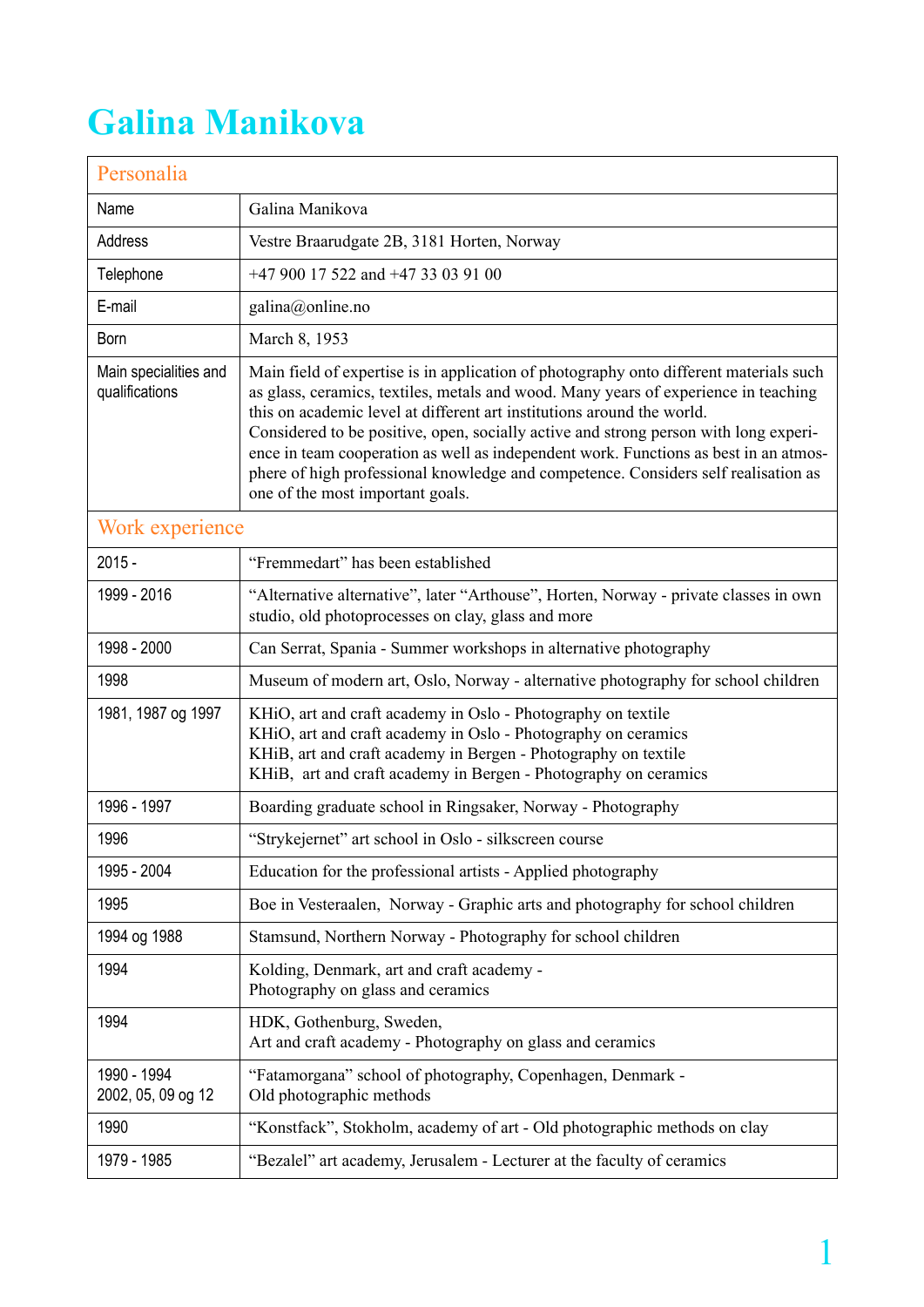| Education, studies and artist residencies |                                                                                                                      |  |
|-------------------------------------------|----------------------------------------------------------------------------------------------------------------------|--|
| 2018                                      | "Seanse", Volda, Norway                                                                                              |  |
| 2018                                      | Tokyo, Hokkaido, Awagami washi factory in Tokushima, Japan                                                           |  |
| 2013                                      | "Swatch Art Peace Hotel", Shanghai, China -<br>Artist in residency, photographic project and exhibition              |  |
| 2012                                      | "Guldagergaard", Denmark - Artist in residency, ceramics                                                             |  |
| 2008 og 2011                              | "Vytlacil", New York - Artist in residency, project and exhibition                                                   |  |
| 2007                                      | Shigaraki, Japan - Artist in residency                                                                               |  |
| 2006                                      | Chateau de La Napoule, France - Artist in residency                                                                  |  |
| 2006                                      | Sienna, Italy - Glass workshop                                                                                       |  |
| 2007                                      | "CEAC", Xiamen, China - Artist in residency, project and exhibition                                                  |  |
| 2007                                      | Bradford, England -<br>"APIS" symposium in old photographic methods, lecture and presentation                        |  |
| 1999                                      | Santa Fe, USA -<br>"APIS" symposium in old photographic methods, lecture and presentation                            |  |
| 1997                                      | Bath, England -<br>"APIS" symposium in old photographic methods, lecture and presentation                            |  |
| 1994 - 1996                               | "Atelier Nord", Oslo - Video and computer art                                                                        |  |
| 1994                                      | "Headlands", San Francisco - Artist in residency, project and open studio<br>presentation and big scale installation |  |
| 1993                                      | Scotland, Edinburgh - Art symposium                                                                                  |  |
| 1990                                      | Berlin, Germany - "Interpak 90", project and exhibition                                                              |  |
| 1989                                      | Denmark - International Paper Biennial                                                                               |  |
| 1987                                      | Holland, Arnhem - "AVE" videofestival                                                                                |  |
| 1986 - 1988                               | SHKS, Oslo - M.F.A, ceramics                                                                                         |  |
| 1982                                      | Denmark - Scandinavian design seminar at summer school of Oslo university                                            |  |
| 1974 - 1980                               | Art academy "Bezalel", Jerusalem - B.F.A. and M.F.A. in ceramics and photography<br>on clay                          |  |
| 1971 - 1972                               | Moscow university - Mathematical linguistics                                                                         |  |
| Prizes, grants and scolarships            |                                                                                                                      |  |
| 2018                                      | Sasakawa Foundation, Japan                                                                                           |  |
| 2018                                      | Norwegian cultural fund support for a new art arena at Ramberg, Lofoten                                              |  |
| 2016                                      | Regional support for the festival, "Blås i det", Nordland                                                            |  |
| 2016                                      | Regional support for the ice festival, "Fremmedart", Vestfold                                                        |  |
| 2012                                      | Vestfold regional support for the project "Old photo"                                                                |  |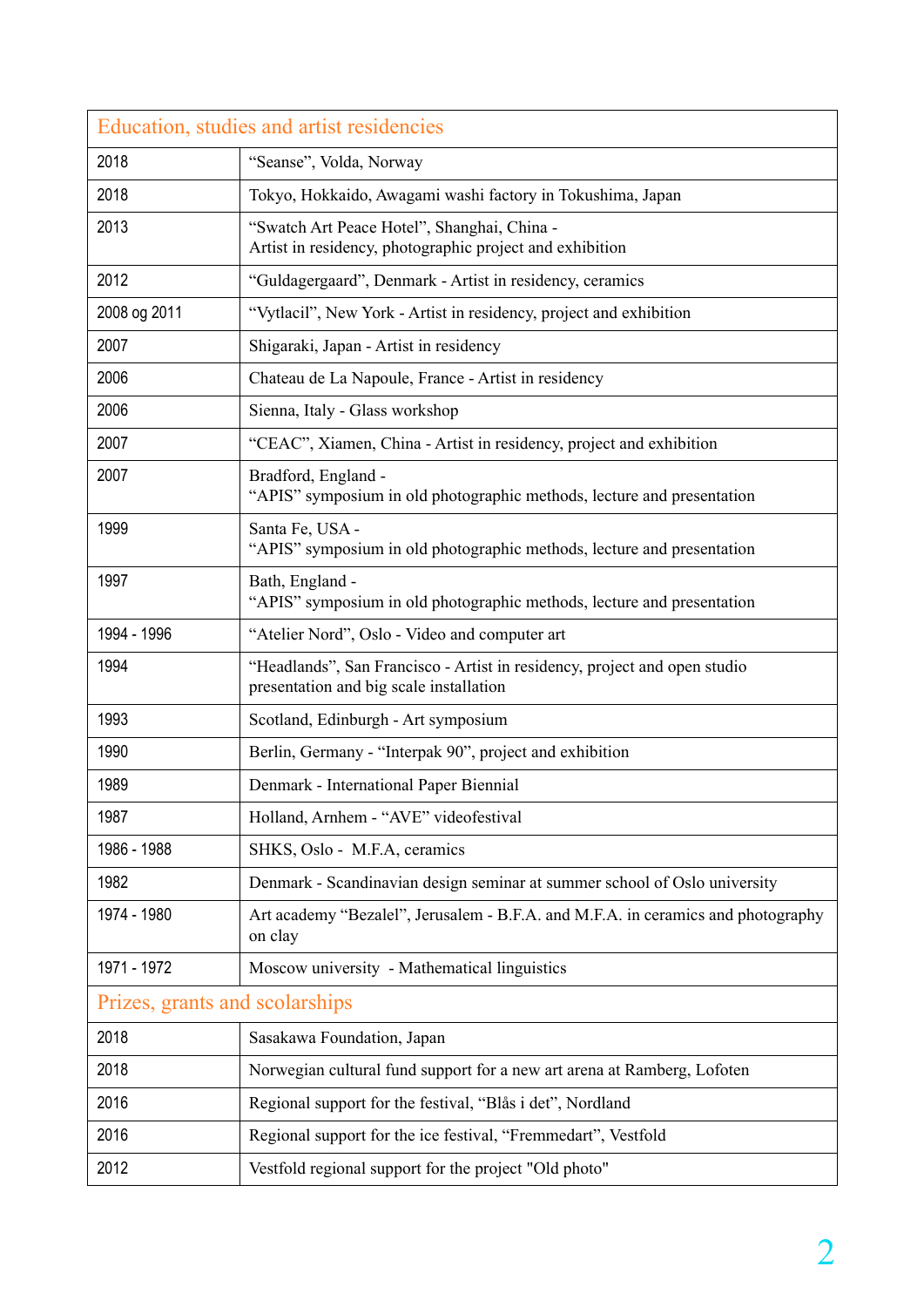| 2008             | Norwegian Photographic Art foundation support for an exhibition in New York, USA                            |  |
|------------------|-------------------------------------------------------------------------------------------------------------|--|
| 2007             | Foreign office support for an exhibition in Japan                                                           |  |
| 2007             | Sasakawa Foundation, Japan                                                                                  |  |
| 2005             | "Art and new technologies", Norwegian Cultural Foundation                                                   |  |
| 2003             | Vederlagsfondet for the artists                                                                             |  |
| 1999             | Exhibition support for the artists                                                                          |  |
| 1999             | Exhibition support for the craftsmen                                                                        |  |
| 1998 og 2000     | Material support from Norwegian Photographic Art Foundation                                                 |  |
| 1996             | Project support from Norwegian craftsmen foundation                                                         |  |
| 1995             | Material support from Norwegian craftsmen foundation                                                        |  |
| 1994             | "Headlands" Artist in Residency, San Francisco, stipend from U.S.A                                          |  |
| 1994             | Travel support for the artists                                                                              |  |
| 1993             | Norwegian Cultural foundation support for the exhibition in Copenhagen, Denmark                             |  |
| 1993             | Travel support for the photographers                                                                        |  |
| 1992             | Norwegian Professional Art Photographers grant                                                              |  |
| 1992             | Vederlagsfondet for the artists                                                                             |  |
| Solo exhibitions |                                                                                                             |  |
| 08.2017          | Initiator, participant and leader for festival "Blås i det" on Ramberg Beach<br>in Lofoten, northern Norway |  |
| 01.2017          | Initiator, participant and leader for ice festival "Fremmedart", Borrehaugene, Horten                       |  |
| 10.2016          | "Stairs", Artcenter "HardingarT", Utne                                                                      |  |
| 09-10.2016       | "Eyes See", Sandefjord Kunstforening, Norway, photo-/videoinstallation                                      |  |
| 06-09.2016       | "Frozen Music", Haa gamle prestegard, installation, video and ceramics                                      |  |
| 08.2015          | "Glaz gliadi", Fabrica, Moscow, video and photography installation                                          |  |
| 02.2013          | "Old photos", open studio, Swatch Art Peace hotel, Shanghai                                                 |  |
| 04.2011          | "Path", New York, USA, installation in the forest                                                           |  |
| 06.2008          | "Connecting wall, New York", USA                                                                            |  |
| 11-12.2008       | "The Great Wall", IKM, Oslo                                                                                 |  |
| 05.2007          | "Sweet Sugar Baby Doll", DGH, Asker, Norway                                                                 |  |
| 08-10.2007       | "Wishing Wall" Cacaofabriek, Helmond, Holland                                                               |  |
| 11.2006          | "The Great Chinese Wall of Wishes", Xiamen, China                                                           |  |
| 02.2005          | "Walls", House of Photography in Oslo                                                                       |  |
| 12.2004          | "Looking in, out and through", Haa Gamle prestegard, west coast of Norway                                   |  |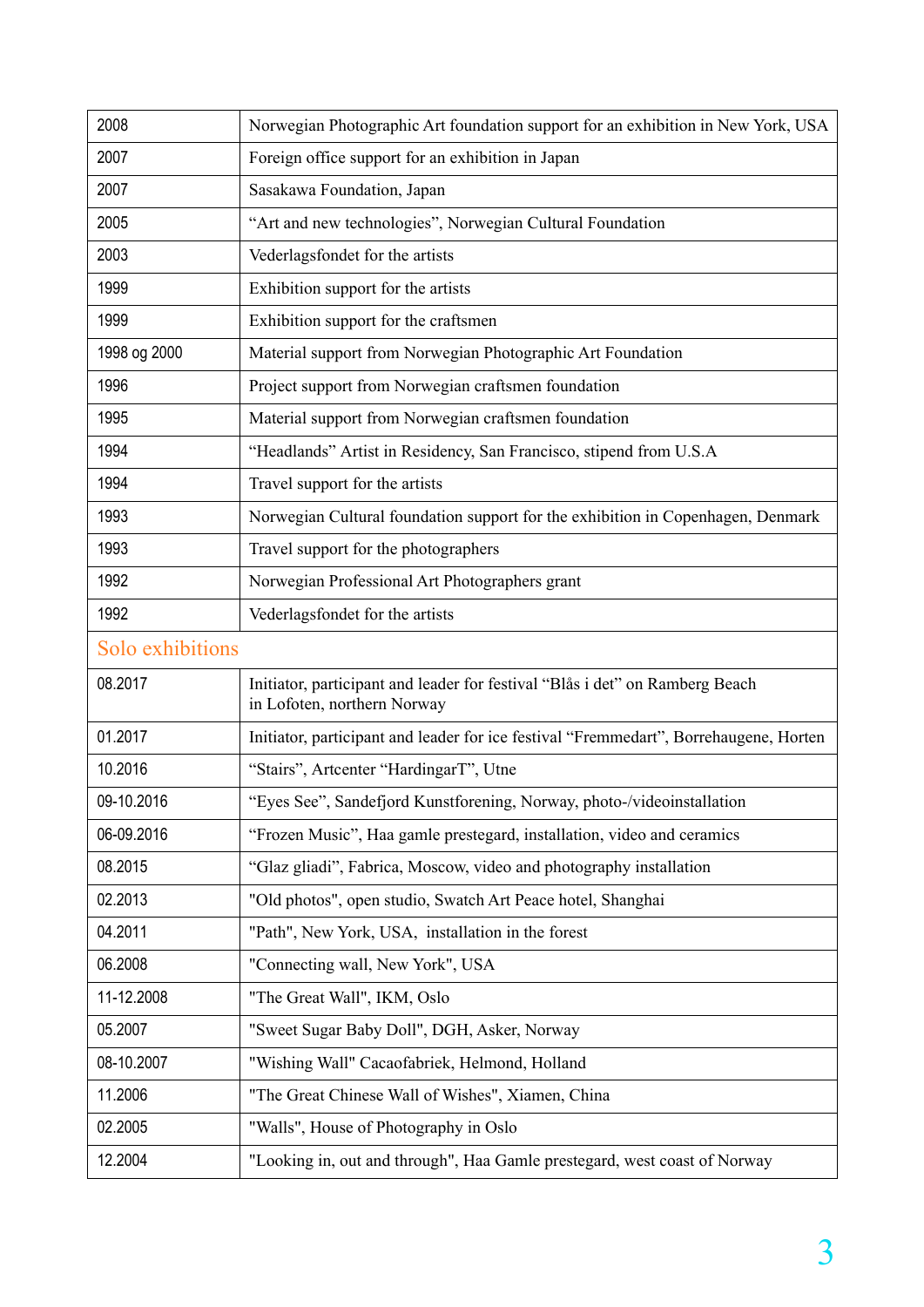| 04.2003            | "Soft lyrics", Yellow house gallery in Asker, Norway                                                                |
|--------------------|---------------------------------------------------------------------------------------------------------------------|
| 05.2000            | "Climax values", Bodoe art foundation, video- and photography installation                                          |
| 10.1999            | Aas art foundation, Norway, photography on glass                                                                    |
| 02.1997            | "With camera in space", The Yellow house gallery in Asker, Norway                                                   |
| 03-05.1995         | "Ship wrecks in Vesteraallen", Stokmarknes, Boe, Sortland, northern Norway                                          |
| 10.1994            | Headlands, San Francisco, photographic installasjon, open studio                                                    |
| 06.1993            | "My IDe-as", Photographic gallery, Copenhagen, Denmark                                                              |
| 10.1991            | "Svalbard in Space", Gallery Mevlana, Oslo, Norway                                                                  |
| 08.1990            | "Landscape of loneliness", photographic installation, Berlin, Germany                                               |
| 06.1990            | "Landscape", Photographic installation at UKS gallery, Oslo, Norway                                                 |
| 12.1988            | "Moscow-Leningrad", UKS gallery, Oslo, photography                                                                  |
| 12.1988-01.1989    | "Blue and Fireproof", Photo-, ceramics and video installation at<br>Henie Onstad center of Modern art, Oslo, Norway |
| 10.1987            | Videoinstallation in Arnhem, Holland                                                                                |
| 03.1981            | Homansbyens gallery, Oslo, Norway, ceramics                                                                         |
| 1979-1985          | Several exhibitions and projects in Jerusalem, Israel                                                               |
| Group exhibitions  |                                                                                                                     |
| 11.2019            | Awagami, small prints exhibition, Japan                                                                             |
| 12.2018            | "New vision of art", Nine international women artists in Bruges, Belgium                                            |
| 10.2016 - 03.2017  | "From self portrait to selfie", Preus National Museum of Photography, Horten                                        |
| 07-08.2014         | "Alternative 2014", Whanganui, New Zealand, altphoto                                                                |
| 04-11.2013         | "Venice Biennial", Swatch stand                                                                                     |
| 06.2006            | Photography Biennial, Istanbul                                                                                      |
| 2005               | "Typical Norwegian", Vigeland museum, Oslo and Hamburg                                                              |
| 12.2004            | "Christmas tree" project at Oslo Central Station, Norway                                                            |
| 2004               | "Woven together", IKM Oslo and Geneve                                                                               |
| 2004               | Triennial "Metal", art and craft                                                                                    |
| 1999, 2001 og 2002 | Oestlandsutstillingen                                                                                               |
| 06.1998            | "Royal photographic society", Bath, England                                                                         |
| 03.1995            | Project "Spenn", Vesteraalen, northern Norway                                                                       |
| 09.1993            | "Atelier Nord", installasjon "ID", photography, video, silkscreen                                                   |
| 1991 og 1993       | Photographic Spring exhibition, Oslo, Norway                                                                        |
| 05.1992            | "Svalbard", photography, Kristiansand, Norway                                                                       |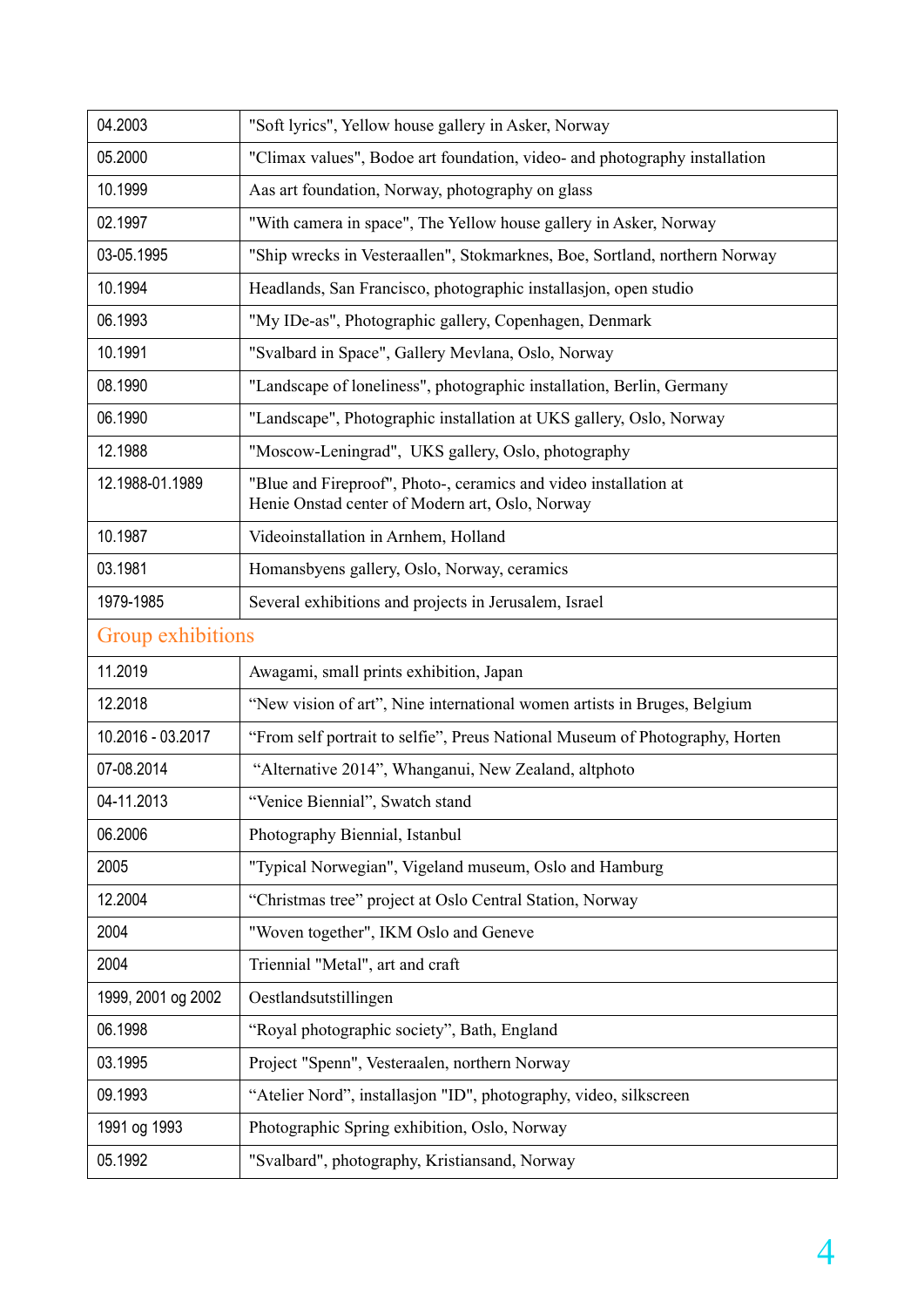| 11.1991                  | "Art and craft at Hoevikodden" - ceramics                                                                                                                |  |
|--------------------------|----------------------------------------------------------------------------------------------------------------------------------------------------------|--|
| 04.1991                  | "Port de Versailles", Paris - photography                                                                                                                |  |
| 04.1990                  | "Female photographers in the North", Stockholm, Sweden                                                                                                   |  |
| 10.1989                  | "Public space - private space", Oslo - photography                                                                                                       |  |
| 06.1989                  | "Fritt Fram" exhibition at the Raadhuset in Oslo, Norway - photography                                                                                   |  |
| 05.1989                  | Master degree students exhibition, Oslo, Norway                                                                                                          |  |
| 10.1988 - 1989           | "Young ceramists", Sweden, Denmark, Norway                                                                                                               |  |
| 07.1988                  | "Female Photographers in the North", Oslo, Norway                                                                                                        |  |
| 05.1987                  | Gallery Foyner, ceramics, Oslo                                                                                                                           |  |
| <b>Public commisions</b> |                                                                                                                                                          |  |
| 2003                     | "Pilot project New Public Library", Oslo, Norway                                                                                                         |  |
| 2003                     | "Flowers", "Serenade of the seas", Royal Caribbean Cruise Line (RCCL)                                                                                    |  |
| 2000                     | "Learning garden", Gjensidige/Nord, Lysaker and Akersgata, Oslo, Norway                                                                                  |  |
| 1995                     | Videosculpture, Hurtigrutemuseum, Stokmarknes, northern Norway                                                                                           |  |
| 1994                     | Competition for the New Rikshospital, Oslo, third prize                                                                                                  |  |
| 1993                     | Oestfold central hospital, Fredrikstad, Norway                                                                                                           |  |
| 1983                     | Jerusalem Foundation, park sculpture for the blind                                                                                                       |  |
| 1983                     | Jerusalem Foundation, wall sculpture for the market area                                                                                                 |  |
| 1982                     | Jerusalem Foundation, wall sculpture                                                                                                                     |  |
| Publications             |                                                                                                                                                          |  |
| 2018                     | Christina Z. Anderson, "Cyanotype", Editor, contemporary practices in alternative<br>process photography series                                          |  |
| 2018                     | "www.atelier-rambergstranda.no",<br>about the project at Ramberg in Lofoten, Norway                                                                      |  |
| 2015                     | "www.galina.no 2015" - Catalogue of works published on own website<br>as at July 2015                                                                    |  |
| 2015                     | Christopher James "The Book of Alternative Photographic processes",<br>Delmar 2002, USA<br>ISBN - 0-7668-2077-7, 1-2-3. edition, ISBN -978-1-285-08931-7 |  |
| 2009                     | Fabiano Busraghi: http://www.co-mag.net/2009/galina-manikova/                                                                                            |  |
| 2008                     | Frank Hesjedal:<br>file:///Users/galinasnewmac/Documents/Filerfebr11/About%20me/E-art.html                                                               |  |
| 2007                     | Petru Russu "Famous Contemporary Artists", World of Art, 2007,<br>Sweden, ISBN-10: 91-89685-11-6; ISBN-13: 978-91-89685-11-6                             |  |
| 2004                     | "www.galina.no 2004 - Catalogue of works published on own website<br>as at January 2004                                                                  |  |